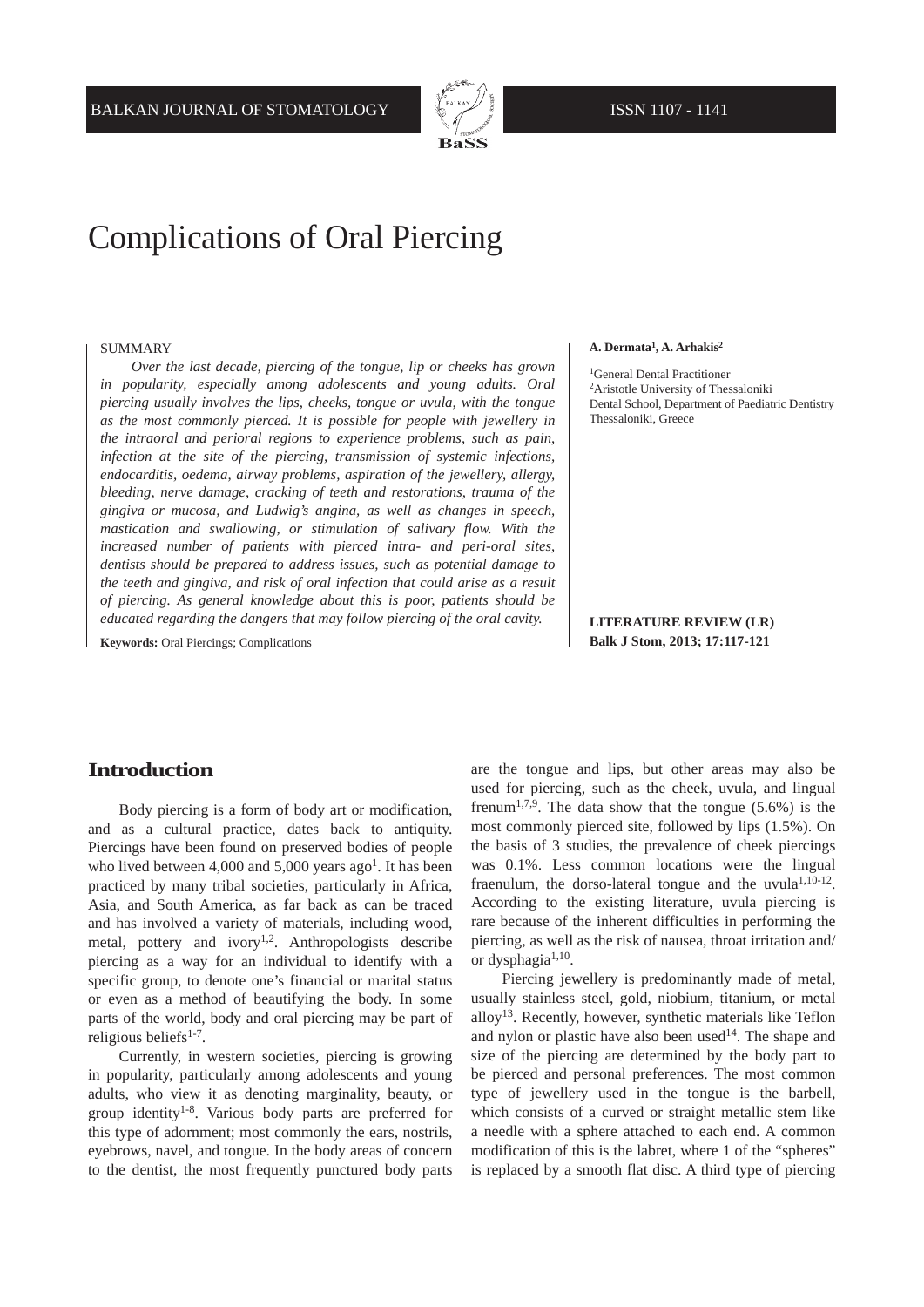is a ring with 1 or 2 spheres on each end. Labrets, with the flat end on the mucosal side of the lip, as well as rings and barbells, are used for lip piercing<sup>5,7,9,15</sup>.

Piercing procedures are usually performed by unlicensed, non-medical people, often self-trained, who have little knowledge of local anatomy, medical conditions, sterilization, prevention of complications, or emergency procedures7,9,16-18. Simple precautions such as using an aseptic technique for puncturing could reduce the occurrence of complications. Anaesthesia is rarely used. Pain is the most common immediate complication<sup>12,16,19-21</sup>.

Oral piercing is linked to a series of local and systemic risks and complications, some of which are both immediate (related to the immediate moment of puncturing and lasting through the first postoperative day) and chronic, because of long-term display (Tab.  $1)^{5,7,9,22}$ .

*Table 1. Complications associated with oral piercings*

| Complications<br>during piercing<br>procedures | Primary postoperative<br>complications | Secondary<br>postoperative<br>complications          |
|------------------------------------------------|----------------------------------------|------------------------------------------------------|
| Pain                                           | Swelling, oedema,<br>inflammation      | Mucosal injury,<br>tissue alteration                 |
| Bleeding,<br>haemorrhage                       | Allergic reactions                     | Damage to the<br>periodontium                        |
| Nerve damage                                   | Localized and<br>systemic infections   | Dental trauma                                        |
| <b>Infectious</b><br>complications             | Increased salivary<br>flow             | Aspiration and<br>ingestion of the<br>jewellery      |
|                                                | Ludwig's angina                        | Problems during<br>medical/dental care<br>procedures |
|                                                | Thrombophlebitis                       | Generation of<br>galvanic currents                   |

The purpose of this article is to present a brief review of the literature on potential complications of oral piercings and to highlight the need for dentists to inform patients of the associated risks.

# **Complications during piercing procedures**

*Pain*: Pain is the most profound and immediate consequence, and results from the lack of any kind of anesthesia during the piercing procedure<sup>12,16,19-21</sup>.

*Haemorrhage*: During the piercing process, blood vessels may be torn and vascular nerves damaged. Major haemorrhage is not a frequent complication, nevertheless it is of great concern, especially in tongue piercing, due to the high vascularity of this organ and the implications for medically compromised patients<sup>9,23,24</sup>. One study reports a case of significant loss of blood from haemorrhage following tongue piercing, which resulted in hypotensive collapse23. Prolonged bleeding and hematomas have also been reported following lip piercings. Although major haemorrhage is rare, controllable bleeding usually results<sup>5,9</sup>.

*Nerve Damage and Paraesthesia*: Piercing sites are innervated with sensory or motor fibres, and special care must be taken to avoid causing damage or paraesthesia. The tongue is typically pierced in the midline and just anterior to the lingual frenum<sup>20,25</sup>. As a result, injury to the lingual frenum is the most common complication during the piercing procedure, sometimes resulting in impaired mastication, deglutition, or speech<sup>5,25</sup>.

*Infectious Complications*: As piercing remains largely unregulated, and is often performed without adequate cross-infection protection and hygiene measures, it has been identified as a possible vector for transmission of blood-borne viruses (HIV, hepatitis B, C, D, and G, herpes simplex, Epstein-Barr), tetanus, syphilis or tuberculosis $18,21,26,27$ .

# **Complications Immediately Following Piercing (Primary Post-Operative Complications)**

*Swelling, Oedema and Inflammation*: Painful ulceration is a common primary postoperative complication of piercing, reported by almost half of recipients, followed by inflammation, involving around 9% of cases<sup>5,18,28-30</sup>. Inflammation usually occurs between 6 and 8 hours after piercing, reaching a peak on day 3 or 4. Inflammation can sometimes persist for weeks $5,30$ . Swelling and inflammation may cause problems, such as dysphonia, dysphagia, interference with mastication or swallowing, respiratory difficulties or even asphyxia5,7,18,20,28-30.

*Allergic Reactions*: The most widely reported allergic reaction to piercing is contact dermatitis produced by nickel, chromium or nickel-cobalt<sup>5,9,16,25,27,31</sup>. The European Union has issued a directive to limit the amount of nickel in all products that are in direct contact with human tissue, with a limit of 0.05% for the nickel used in oral/perioral piercing jewellery. It also recommends that gold used for this purpose should be at least  $14-18K<sup>29</sup>$ . Some of the materials inserted may also cause anaphylactic reactions<sup>7,9,18</sup>.

*Increased Salivary Flow*: Increased salivary flow is a less common complication and tends to disappear with time<sup>7,9</sup>.

*Localized Infections*: Because piercing invades the subcutaneous tissues, it has an inherently high potential for causing infectious complications. During piercing procedures, infection control standards, which include the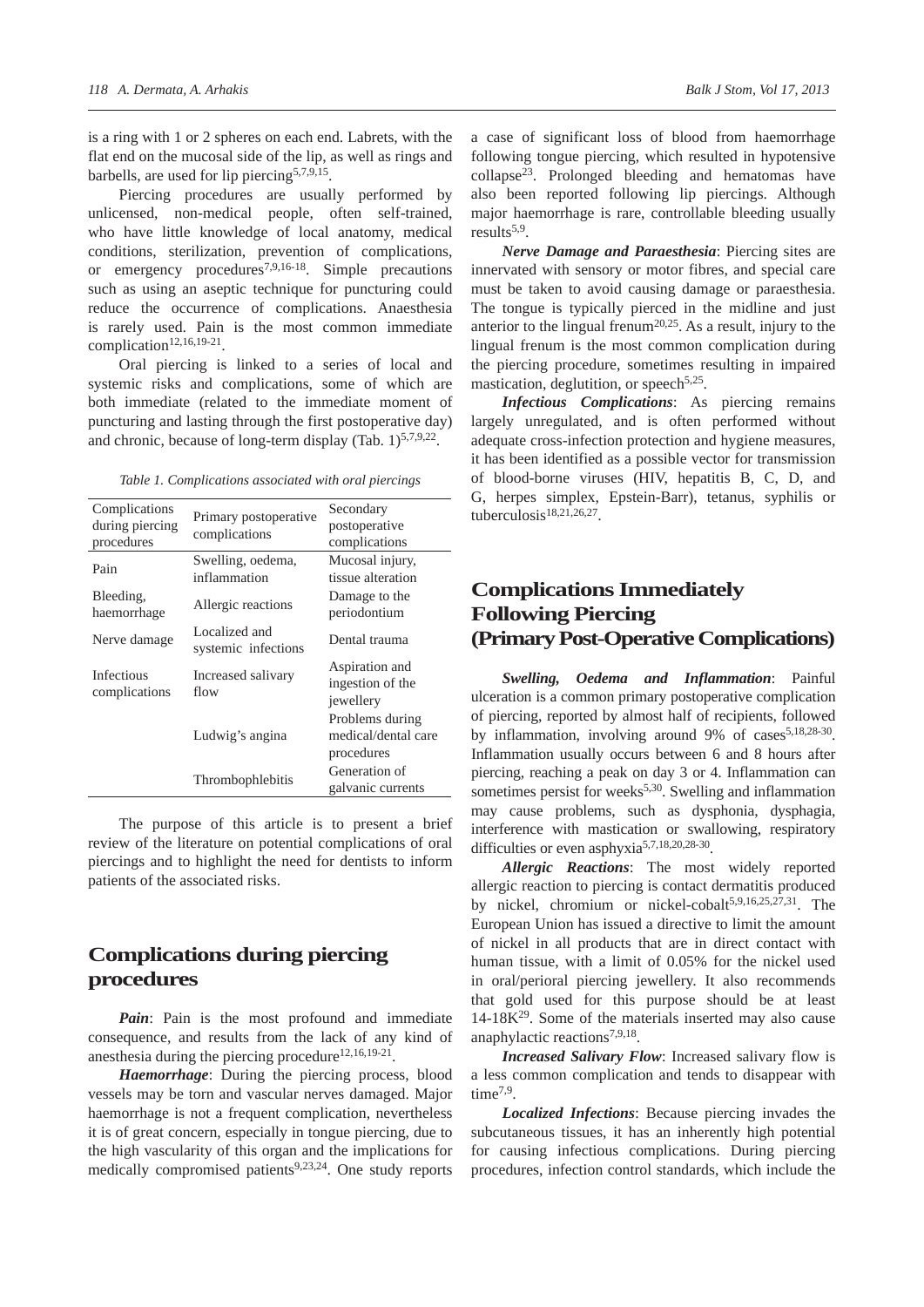use of disposable gloves, sterile or disposable instruments and sterilized jewellery, are not always followed. Thus, oral piercing customers are at high risk of developing localized infections<sup>16,32,33</sup>. The accumulation of dental biofilm and calculus at pierced sites may aggravate the development of these infections<sup>24</sup>.

*Systemic Infections*: The invasion of subcutaneous tissues, disruption of mucosal integrity and placing of a foreign body in the wound involved in oral piercing also have implications for systemic infections. The wound originating from the insertion of the jewellery can allow numerous different microorganisms that normally inhabit the oral cavity to enter the bloodstream and cause metastatic infections in other organs, including vital organs such as the heart<sup>5,7,9,33,34</sup>. There is a particular risk of this after tongue piercing through the lingual veins that drain into the internal jugular vein. Infective endocarditis may be caused by metastatic oral bacteria. The subsequent infection of endocardium typically affects valves with congenital or acquired dysfunction (birth valve defect, damaged heart valve, new heart valve after surgery, history of endocarditis)<sup>7,9,34</sup>. Another life threatening complication which can result is the development of a cerebral abscess<sup>9,35,36</sup>.

*Ludwig's Angina*: A severe complication of tongue piercing is acute glossitis, which can lead to Ludwig's angina12,25,32,36. Ludwig's angina is a cellulitis, or connective tissue infection, of the floor of the mouth. It may cause stridor or difficulty in breathing and is potentially life threatening<sup>9,36-38</sup>.

*Thrombophlebitis*: A case of thrombophlebitis associated with pneumonitis after tongue piercing has been reported<sup>36</sup>.

# **Long-Term Complications (Secondary Postoperative Complications)**

*Mucosal Injury and Tissue Alteration*: Among late complications, traumatic injuries to the mucosal surfaces at the piercing site have been documented $5,7,9,30$ . These include enlargement of the piercing hole<sup>39</sup>, chemical burns associated with excessive aftercare<sup>40</sup>, sarcoid-like foreign-body reactions<sup>41</sup>, granulomas and scar tissue formation. Oral piercings have also been linked to the formation of reactive hypertrophic tissues<sup>5,7,9</sup> and keloid scarring<sup>5,7,9,42,43</sup>. Tissue overgrowth can also be caused by continuous movement of the jewellery in the pierced tissue. In most cases of tissue proliferation, surgical interventions are not necessary, because healing occurs after removal of the jewellery. However, the insertion wound can become covered with epithelium, complicating the removal of the jewellery $9,29,30$ . The swelling and excessive tissue growth reaction can cause the jewellery

to be incorporated into the oral tissues. Lingual piercings that become embedded in the ventral<sup>20</sup> or dorsal<sup>3,32</sup> surface of the tongue have been reported. By contrast, long-stemmed jewellery moves inside the piercing location and traumatizes the surrounding tissues more easily, in addition to favouring the build-up of plaque and  $calculus<sup>25,39</sup>$ .

*Effects on Periodontal Tissues*: Microbiological analyses of oral piercing sites have shown that jewellery can serve as a reservoir for periodonto-pathogenic bacteria<sup>1,7</sup>. In addition, in the long run, the friction caused by oral piercings can cause gingival recession, loss of periodontal attachment, tooth mobility and tooth loss7,16,44. All these complications are influenced by the location and size of the piercing object, as well as the duration of wear<sup>14,20,25</sup>. Gingival recession has been especially correlated with lip piercing and commonly occurs on the labial aspect of the lower central incisors $8,20,25,31,45-49$ . The use of tongue jewellery was found to be strongly associated with the occurrence and severity of gingival recession in the mandibular anterior lingual region<sup>20,25,45-50</sup>. The consequences of piercings on the gingival margins should not be overlooked as severe attachment loss can develop, even when gingival recession is minimal, and it is therefore critical that patients with oral piercings routinely undergo comprehensive periodontal assessment $20,25$ .

*Damage to the Dentition*: One of the late adverse effects of oral piercing is traumatic injury to the teeth such as chipping, fracturing of teeth and restorations and pulpal damage. The lesions are usually limited to enamel and dentin but the pulp may also be involved $5,7,9,17,44$ . Tongue piercings are the main reported cause of damage to the dentition<sup>4,7,9,20,25,51-53</sup>. A possible reason for the damage to teeth is that the beaded jewellery may become trapped between the teeth during speaking, mastication and/or intentional interposition. The range of lengths of the jewellery allows a varying degree of mobility for the devices and therefore could contribute to the degree or severity of the observed complication. Dental trauma is more common where longer jewellery is used<sup>4,9,18,44</sup>. It has been reported that switching to shorter jewellery reduces damage to teeth. A positive correlation between the duration of wear and the occurrence of dental hard tissue damage has been demonstrated<sup>7,20,25,53</sup>. However, physical damage to the dentition may occur even within the first year of use of the device<sup>20</sup>. Jewellery with soft rubber ends and acrylic screw caps are considered less likely to cause tooth chipping than those with metal ends<sup>9</sup>.

*Aspiration and Ingestion*: the potential risk of aspiration or inhalation of parts of the jewellery when piercings are not fastened securely should not be overlooked.

*Complications Concerning Medical and Dental Care Procedures*: The presence of oral jewellery may cause problems during medical procedures such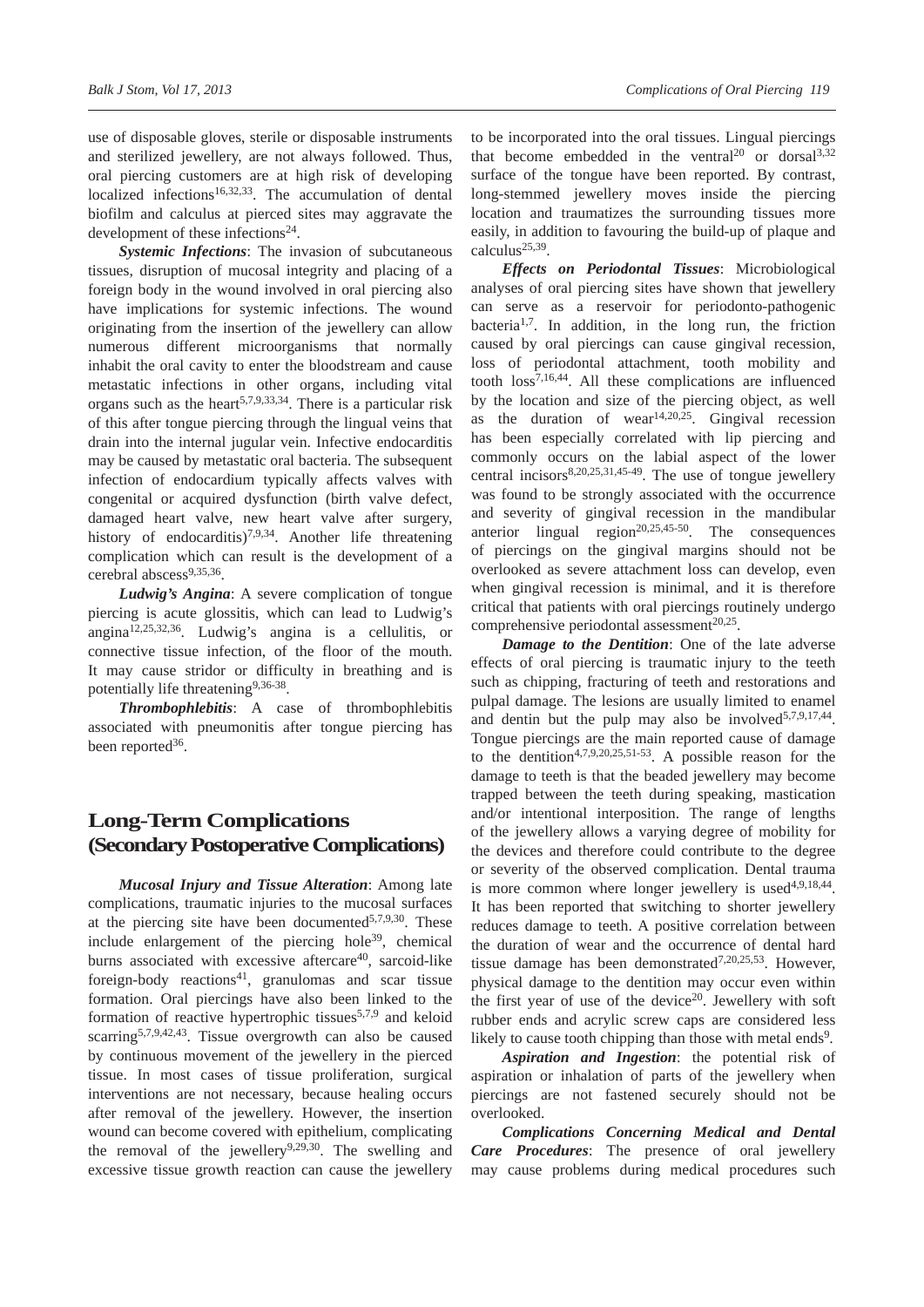as intubation and administration of anaesthetics $54$ , radiographic examination<sup>54-56</sup>, and teeth bleaching<sup>54</sup>.

*Production of Galvanic Currents*: Galvanic currents between jewellery and metallic dental restorations can be generated19,25.

## **Practical Implications**

Dental care professionals can play an active role in providing information to those who are planning to obtain oral and/or peri-oral piercings, and helping patients make informed decisions. As general knowledge on this subject is poor, patients should be educated regarding the dangers that may follow piercing of the oral cavity. If a patient presents with an oral and/or peri-oral piercing, a dental care professional should examine the device and the surrounding tissues for possible short- and long-term complications on the patient's general and/or oral health. With the increased number of patients with pierced intraand peri-oral sites, dentists should be prepared to address issues, such as potential damage to the teeth and gingiva, and risk of oral infection that could arise as a result of piercing1,5,7,9,25. Additionally, it is recommended that questions regarding piercings be included in medical questionnaires<sup>1,9,56</sup>.

## **Conclusions**

Oral piercing has gained wide acceptance in western societies, mainly among young people.

Although complications from the use of oral piercing may involve simple, self-limiting local changes, direct and indirect damage to both soft and hard oral tissues, there is always the possibility of potentially fatal problems.

Dentists need to play an active role in educating patients about the dangers of oral piercing before the patients indulge in this body art.

Patients who have oral piercings should be regularly examined and taught about the possible short- and longterm complications they might face.

# **References**<br>1 Henneauin-Ho

- 1. *Hennequin-Hoenderdos NL, Slot DE, Van der Weijden GA*. The prevalence of oral and peri-oral piercings in young adults: a systematic review. *Int J Dent Hyg*, 2012; 10:223- 228
- 2. *Mandabach MG, McCann DA, Thompson GE*. Body art: another concern for the anesthesiologist. *Anesthesiology*, 1998; 88:279-280.
- 3. *Lopez-Jornet P, Camacho-Alonso F, Pons-Fuster JM*. A complication of lingual piercing: a case report. *Oral Surg Oral Med Oral Pathol Oral Radiol Endod*, 2005; 99:18-19.
- 4. *Brennan M, O'Connell B, O'Sullivan M*. Multiple dental fractures following tongue barbell placement: a case report. *Dent Traumatol*, 2006; 22:41-43.
- 5. *Escudero-Castaño N, Perea-García MA, Campo-Trapero J, et al*. Oral and perioral piercing complications. *Open Dent J*, 2008; 4:133-136.
- 6. *Oberholzer TG, George R*. Awareness of complications of oral piercing in a group of adolescents and young South African adults. *Oral Surg Oral Med Oral Pathol Oral Radiol Endod*, 2010; 110:744-747.
- 7. *Vieira EP, Ribeiro AL, Pinheiro Jde J, Alves Sde M Jr*. Oral piercings: immediate and late complications. *J Oral Maxillofac Surg*, 2011; 69:3032-3037.
- 8. *Er N, Ozkavaf A, Berberoğlu A, Yamalik N*. An unusual cause of gingival recession: oral piercing. *J Periodontol*, 2000; 71:1767-1769.
- 9. *Maheu-Robert LF, Andrian E, Grenier D*. Overview of complications secondary to tongue and lip piercings. *J Can Dent Assoc*, 2007; 73:327-331.
- 10. *Palacios-Sanchez B, Cerero-Lapiedra R, Campo-Trapero J, Esparza-Gomez G*. Oral piercing: dental considerations and the legal situation in Spain. *Int Dent J*, 2007; 57:60-64.
- 11. *Meskin LH*. A few piercing thoughts. *J Am Dent Assoc*, 1998; 129:1519-1520.
- 12. *Ram D, Peretz B*. Tongue piercing and insertion of metal studs: three cases of dental and oral consequences. *ASDC J Dent Child*, 2000; 67:326-329, 302.
- 13. *Meltzer DI*. Complications of body piercing. *Am Fam Physician*, 2005; 72:2029-2034.
- 14. *Ziebolz D, Hildebrand A, Proff P, Rinke S, Hornecker E, Mausberg RF*. Long-term effects of tongue piercing - a case control study. *Clin Oral Investig*, 2012; 16:231-237.
- 15. *Price SS, Lewis MW*. Body piercing involving oral sites. *J Am Dent Assoc*, 1997; 128:1017-1020.
- 16. *Brooks JK, Hooper KA, Reynolds MA*. Formation of mucogingival defects associated with intraoral and perioral piercing: case reports. *J Am Dent Assoc*, 2003; 134:837- 843.
- 17. *Firoozmand LM, Paschotto DR, Almeida JD*. Oral piercing complications among teenage students. *Oral Health Prev Dent*, 2009; 7:77-81.
- 18. *Levin L, Zadik Y, Becker T*. Oral and dental complications of intra-oral piercing. *Dent Traumatol*, 2005; 21:341-343.
- 19. *Scully C, Chen M*. Tongue piercing (oral body art). *Br J Oral Maxillofac Surg*, 1994; 32:37-38.
- 20. *Campbell A, Moore A, Williams E, Stephens J, Tatakis DN*. Tongue piercing: impact of time and barbell stem length on lingual gingival recession and tooth chipping. *J Periodontol*, 2002; 73:289-297.
- 21. *Farah CS, Harmon DM*. Tongue piercing: case report and review of current practice. *Aust Dent J*, 1998; 43:387-389.
- 22. *Peticolas T, Tilliss TS, Cross-Poline GN*. Oral and perioral piercing: a unique form of self-expression. *J Contemp Dental Pract*, 2000; 1:30-46.
- 23. *Hardee PS, Mallya LR, Hutchison IL*. Tongue piercing resulting in hypotensive collapse. *Br Dent J*, 2000; 188:657-658.